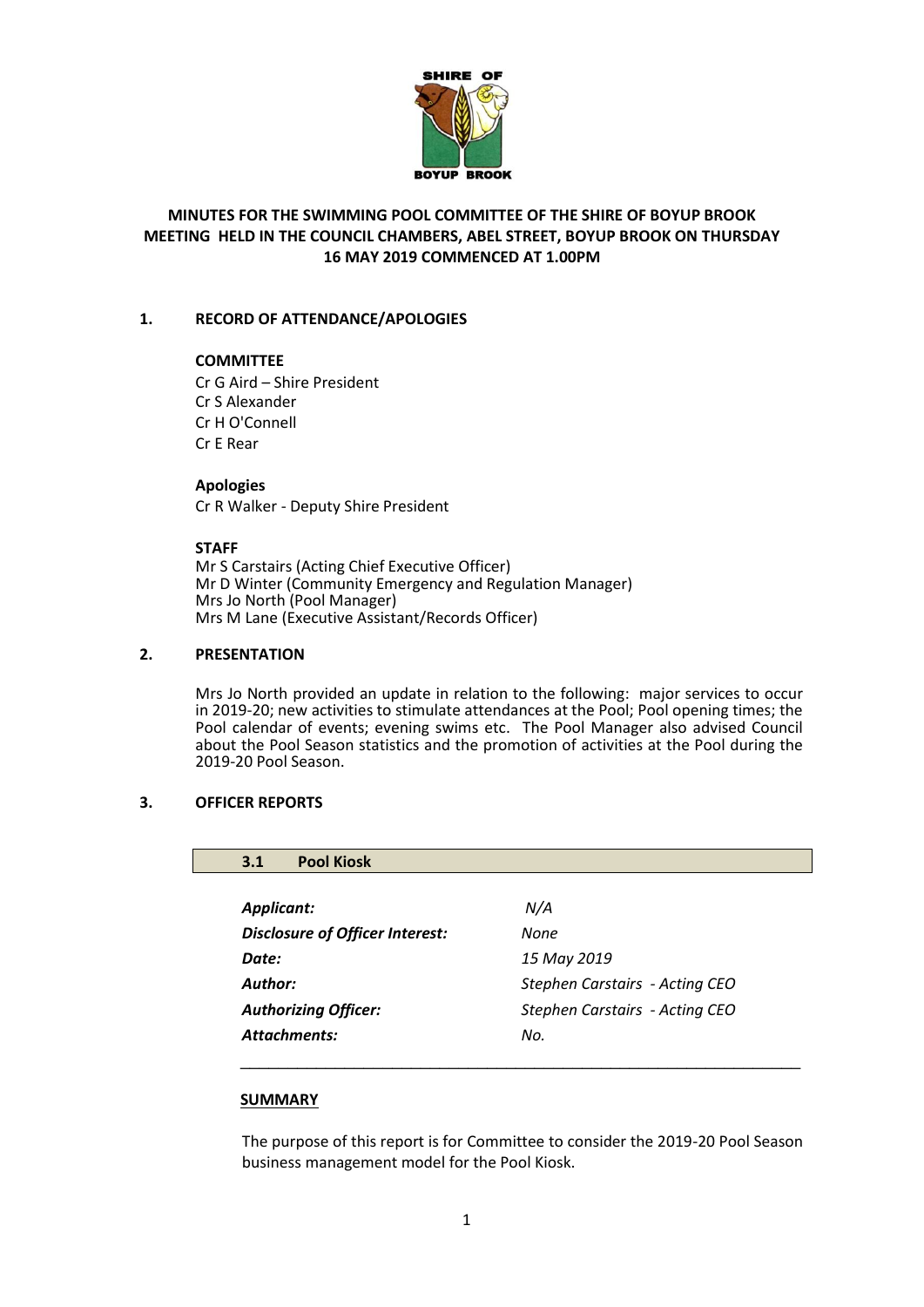# **BACKGROUND**

The Boyup Brook business management model for the Pool Kiosk is typical of that found in regional country shires. Key features of the model should include:

- 1. Mention of the business model would appear in the Pool Manager's letter of appointment/ contract.
- 2. The kiosk space would be clearly identified, and co-located (shared) with the cashiering/ reception area occupied by the Pool Manager in performing their daily routine.
- 3. Seasonal (or up to 2 years) peppercorn 'licences' (i.e. like a disposal of land under s.3.58 of the *Local Government Act 1995*) to co-locate the kiosk in the cashiering/ reception space would be entered into between the shire (Licensor) and the Pool Manager (Licensee) .
- 4. The peppercorn licence fee would be of the order \$1.

# **COMMENT**

It is likely that the current (2018-19 Pool Season) Pool Kiosk business model at the shire Pool is similar to how it has been for forty five (45) years or more, so it is timely that the Committee look in earnest at this aspect of the Pool's operations.

# **CONSULTATION**

McLeods Barristers and Solicitors

# **STATUTORY OBLIGATIONS**

Section 3.58 of the *Local Government Act 1995* has relevance to this report as follows:

#### 3.58. **Disposing of property**

 $(1)$  In this section —

*dispose* includes to sell, lease, or otherwise dispose of, whether absolutely or not;

*property* includes the whole or any part of the interest of a local government in property, but does not include money.

- This section does not apply to  $(5)$ 
	- any other disposition that is excluded by regulations  $(d)$ from the application of this section.

Regulation 30 of the Local Government (Functions and General) Regulations 1996 also has relevance as follows: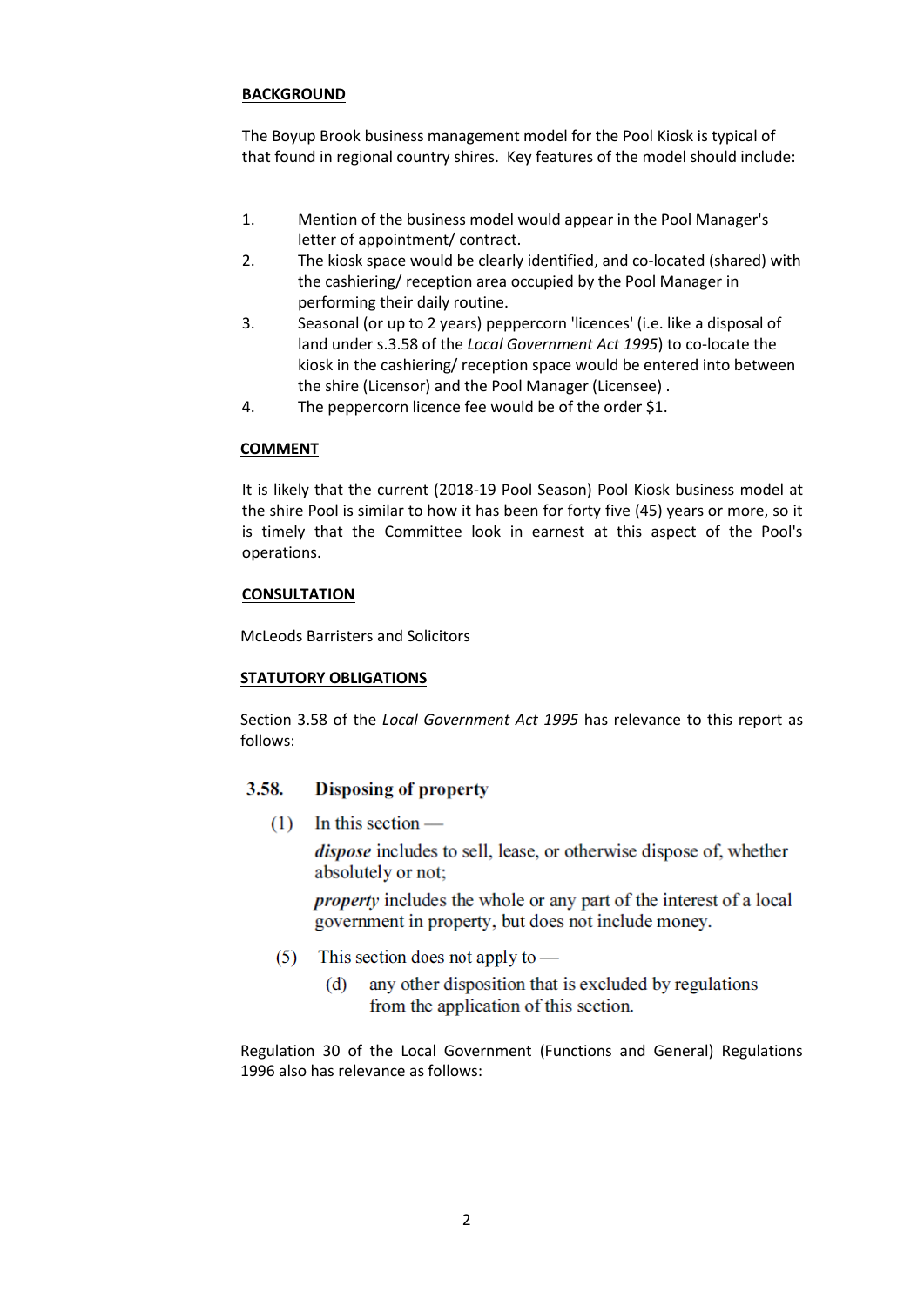#### 30. Dispositions of property excluded from Act s. 3.58

- A disposition that is described in this regulation as an exempt  $(1)$ disposition is excluded from the application of section 3.58 of the Act.
- A disposition of land is an exempt disposition if  $(2)$ 
	- it is the leasing of land for a period of less than 2 years  $(e)$ during all or any of which time the lease does not give the lessee the exclusive use of the land; or

# **POLICY IMPLICATIONS** - Nil

# **BUDGET/FINANCIAL IMPLICATIONS**

Matters dealt with in this report will not impact the 2018-19 budget.

# **STRATEGIC IMPLICATIONS**

Shire of Boyup Brook Strategic Community Plan identifies the shire's social goals to include:

- 1. Promote outdoor activities, community participation, interactions and connections.
- 2. Strengthen an active and vibrant community.

# **SUSTAINABILITY IMPLICATIONS**

- **Environmental**
	- N/A
- **Economic**
- N/A
- **Socia**l

Refer above to the Strategic Implications section of this report.

# **VOTING REQUIREMENTS**

Simple majority.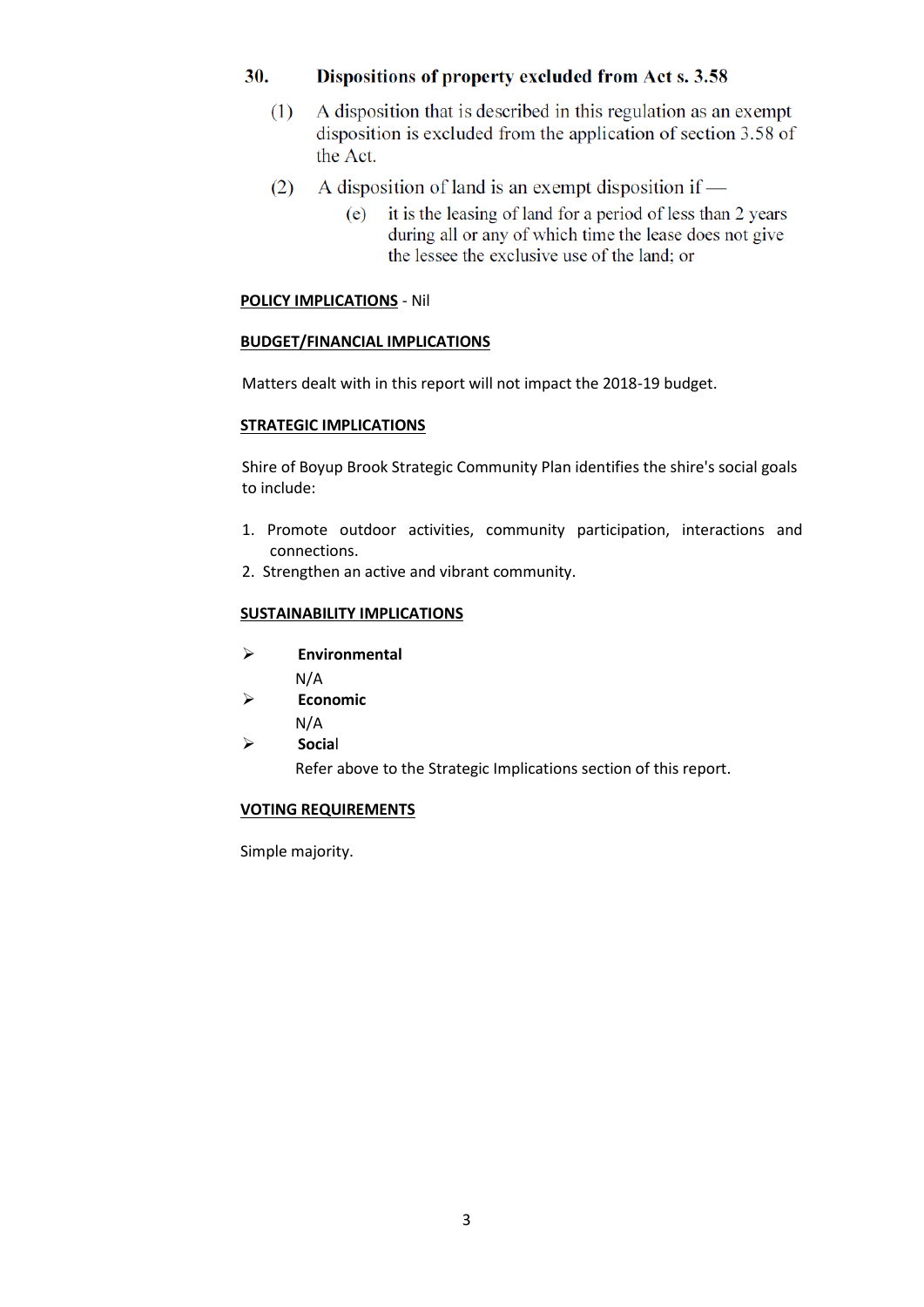#### **OFFICER RECOMMENDATION**

**That the Swimming Pool Committee recommend to Council that they:**

- **1. Direct the Acting CEO to address the key features of the Pool Kiosk's business model as follows:**
	- **1. Mention of the business model would appear in the Pool Manager's letter of appointment/contract.**
	- **2. The kiosk space would be clearly identified, and co-located (shared) with the cashiering/ reception area occupied by the Pool Manager in performing their daily routine.**
	- **3. Seasonal (or up to 2 years) peppercorn 'licences' (i.e. like a disposal of land under s.3.58 of the** *Local Government Act 1995***) to co-locate the kiosk in the cashiering/ reception space would be entered into between the shire (Licensor) and the Pool Manager (Licensee) .**
	- **4. The peppercorn licence fee would be of the order \$1.**
- **2. Direct the Acting CEO to bring a report back to the Swimming Pool Committee prior to the commencement of the 2019-20 Pool Season, which includes a draft Licence between the shire and the Pool Manager for the Pool Manager to carry out a kiosk enterprise at the Pool.**

#### **AMENDMENT**

**MOVED: Cr Aird SECONDED: Cr O'Connell**

**That the Swimming Pool Committee recommend to Council that they:**

- **1. Direct the Acting CEO to address the key features of the Pool Kiosk's business model as follows:**
	- **1. Mention of the business model would appear in the Pool Manager's contract, and formalise the Pool Manager's carrying on of a kiosk enterprise at the Pool.**
	- **2. The kiosk space would be clearly identified, and co-located (shared) with the cashiering/ reception area occupied by the Pool Manager in performing their daily routine.**
- **2. Direct the Acting CEO to bring a report back to the Swimming Pool Committee prior to the commencement of the 2019-20 Pool Season, which includes a draft Contract between the shire and the Pool Manager.**

**CARRIED 4/0 Res 105/19**

# **MOTION**

**That the Swimming Pool Committee recommend to Council that they:**

**1. Direct the Acting CEO to address the key features of the Pool Kiosk's**